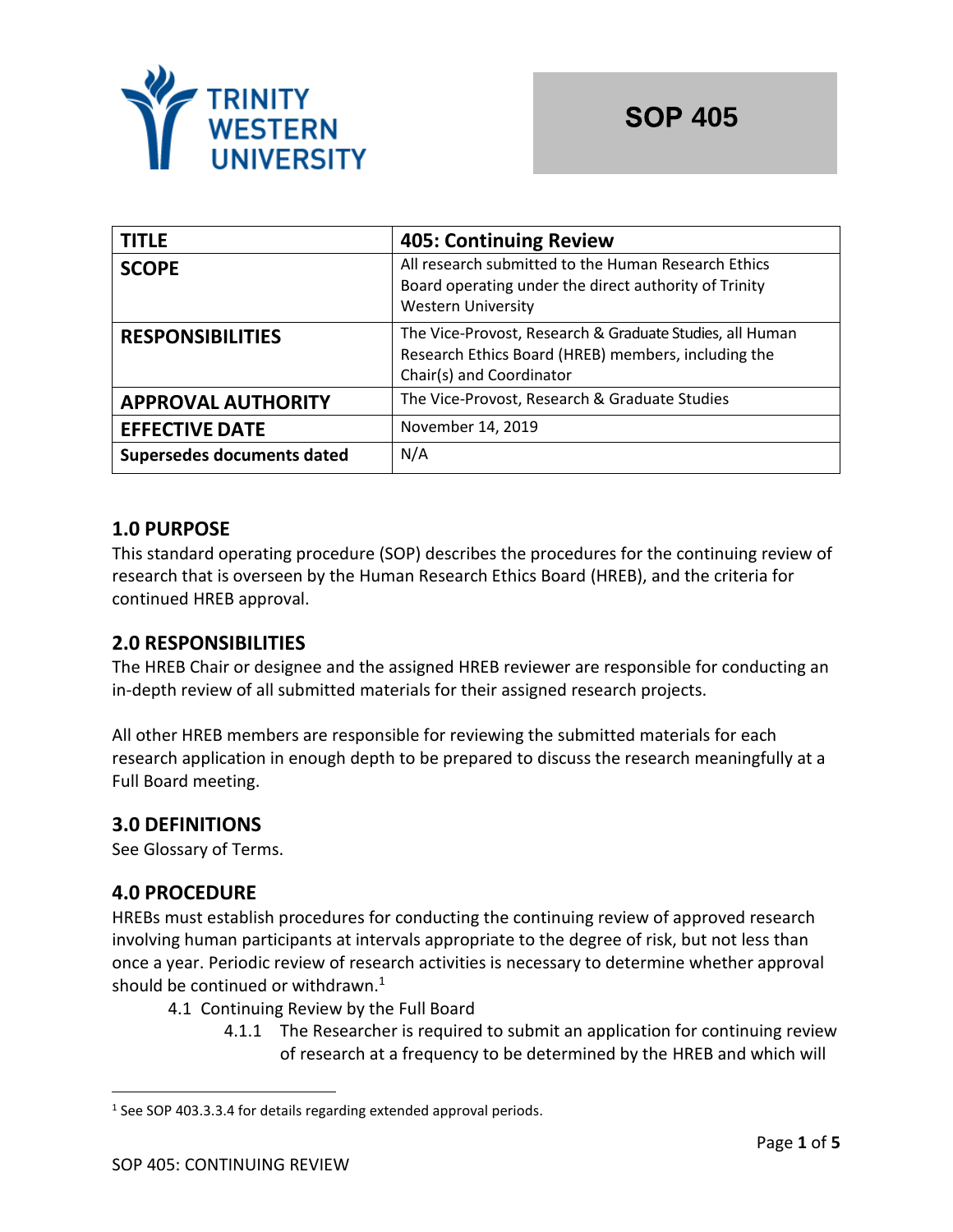

be defined at the time of the initial approval of the research, or as otherwise revised;

- 4.1.2 At a minimum, the HREB requires that an application for continuing review be submitted once per year until all of the data has been collected, all contact with research participants has concluded and the closure of the research has been acknowledged by the HREB;
- 4.1.3 In exceptional circumstances the HREB may determine that the research requires continuing review more or less frequently than once per year by considering the following:
	- The nature of any risks posed by the research,
	- The degree of uncertainty regarding the risks involved,
	- The vulnerability of the participant population,
	- The projected rate of enrolment and estimated research closure date,
	- Whether the research involves novel interventions,
	- The HREB believes that more frequent review is required;
- 4.1.4 Continuing review applications are due by the deadline for the applicable HREB meeting (i.e., the expiry date must be on or after the HREB meeting date and prior to the date of the subsequent HREB meeting), regardless of the type of review they may undergo;
- 4.1.5 To assist the Researchers in submitting on time, a courtesy reminder(s) prior to the expiry date may be generated;
- 4.1.6 The responsible HREB Office Personnel reviews the application for completeness, and requests any clarifications, missing documents or other information from the Researcher, as applicable;
- 4.1.7 The HREB may request verification from sources other than the investigator that no material changes have occurred since previous HREB review. For example:
	- Based on the results of a previous audit or inspection (internal or external),
	- Suspected non-compliance,
	- Studies involving vulnerable populations,
	- Studies involving a potentially high risk to participants,
	- Suspected or reported protocol deviations,
	- Participant or Research Staff complaints,
	- Any other situation that the HREB deems appropriate;
- 4.1.8 The responsible HREB Office Personnel will assign the application to the agenda of the next HREB meeting if the research meets the criteria for Full Board review;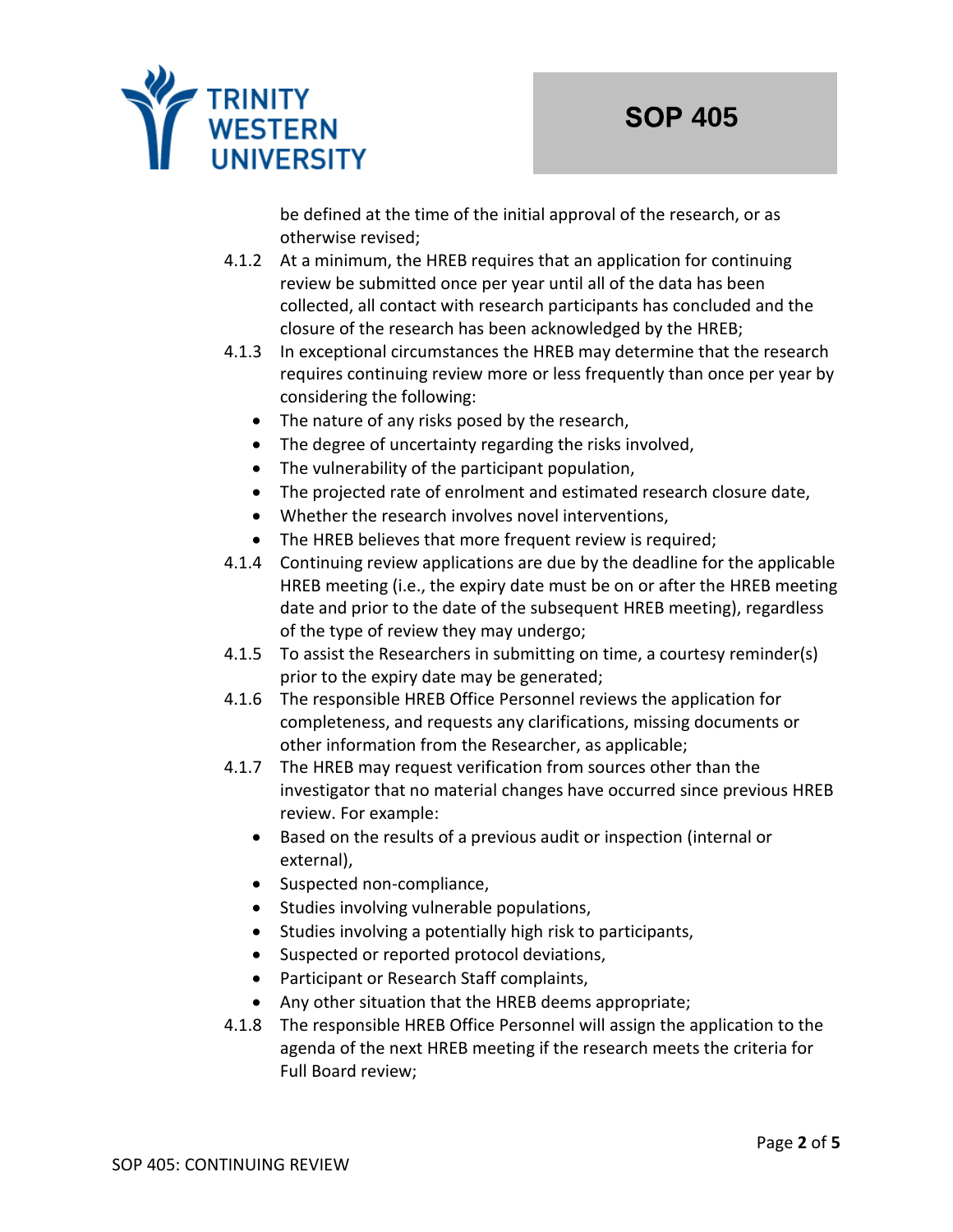

- 4.1.9 A summary report of the continuing review applications assigned to the HREB meeting may be attached to the HREB meeting agenda;
- 4.1.10 For research that meets the criteria for Full Board review, the HREB will discuss the research at a Full Board meeting and will make a decision regarding the continued approval of the research, as well as any other additional determinations regarding the conduct of the research, as applicable.

#### 4.2 Continuing Review by Delegated Review Procedures

- 4.2.1 When the research received initial approval via delegated review it may undergo delegated review at the time of continuing review;
- 4.2.2 Research that was previously reviewed by the Full Board may also be reviewed at the time of continuing review using delegated review procedures if the conditions are met;
- 4.2.3 The responsible HREB Office Personnel reviews the continuing review application for completeness, including verification of the currently approved informed consent form(s), and requests any clarifications, missing documents or other information as applicable;
- 4.2.4 The responsible HREB Office Personnel will forward the application to the appropriate HREB reviewer;
- 4.2.5 The reviewer may request additional information or clarification, as necessary, and will make a decision regarding the continued approval of the research and the continued conduct of the research;
- 4.2.6 Upon reviewing an application that was sent for delegated review, if the reviewer determines that the risks are now greater than minimal, the reviewer will refer the application for review by the Full Board.

#### 4.3 HREB Determinations

- 4.3.1 To grant a continuation of the approval of the research the HREB must determine that:
	- There have been no material changes to the research or to the informed consent form that have not been previously submitted and approved,
	- There is no new conflict of interest or new information that has emerged that might adversely affect the safety or the well-being of research participants,
	- Risks to research participants are minimized and reasonable in relation to the anticipated benefits,
	- Selection of research participants is equitable,
	- Informed consent processes continue to be appropriate and documented,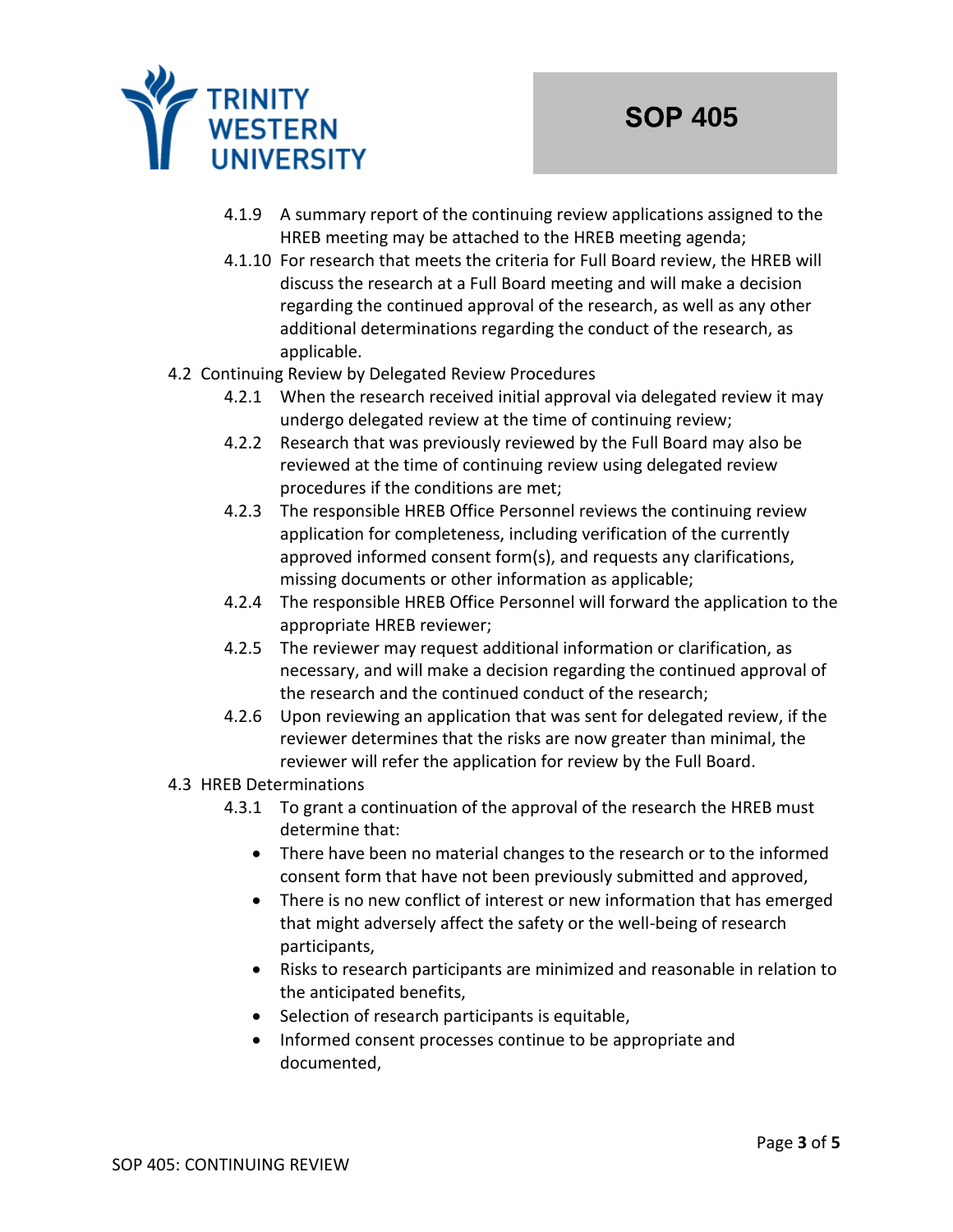

- Adequate provisions are in place for monitoring and data protection to ensure the safety and privacy of participants and confidentiality and integrity of the data,
- Any complaints from research participants have been followed-up appropriately;
- 4.3.2 The HREB may also make additional determinations, including:
	- Request changes to the informed consent form(s),
	- Request changes for the continuing review interval (based on risks),
	- Impose special precautions (e.g., frequency of monitoring, the requirement for interim reports or duration of approval period),
	- Require modifications to the research,
	- Suspend or terminate HREB approval.
- 4.4 Continuing Review Applications not Received by the Expiry Date
	- 4.4.1 If an application for continuing review is not submitted by the expiry date, a warning or suspension notice will be issued to the Researcher. When suspended, the Researcher must suspend all research activities as specified by the HREB. The responsible HREB Office Personnel will followup with the Researcher to ensure that the application for continuing review is submitted as soon as possible;
	- 4.4.2 In the event of a lapse in approval, the Researcher is responsible for notifying the HREB if there is a need to continue research-related medical treatment of current research participants for their safety and well-being. The Researcher should provide as much detail as possible about the proposed continued activities. The HREB Chair or designee will review the request as quickly as possible and discuss the proposed continued activities with the Researcher;
	- 4.4.3 The Researcher must document the reasons for the lapse and identify the steps taken to prevent future lapses;
	- 4.4.4 If the HREB approval lapses and the Researcher wants to continue with the research, the HREB will complete the review of the research as soon as possible and the Researcher may resume the suspended activities once approval of the research has been issued. The lapse in approval will be documented.

### **5.0 REFERENCES**

See References.